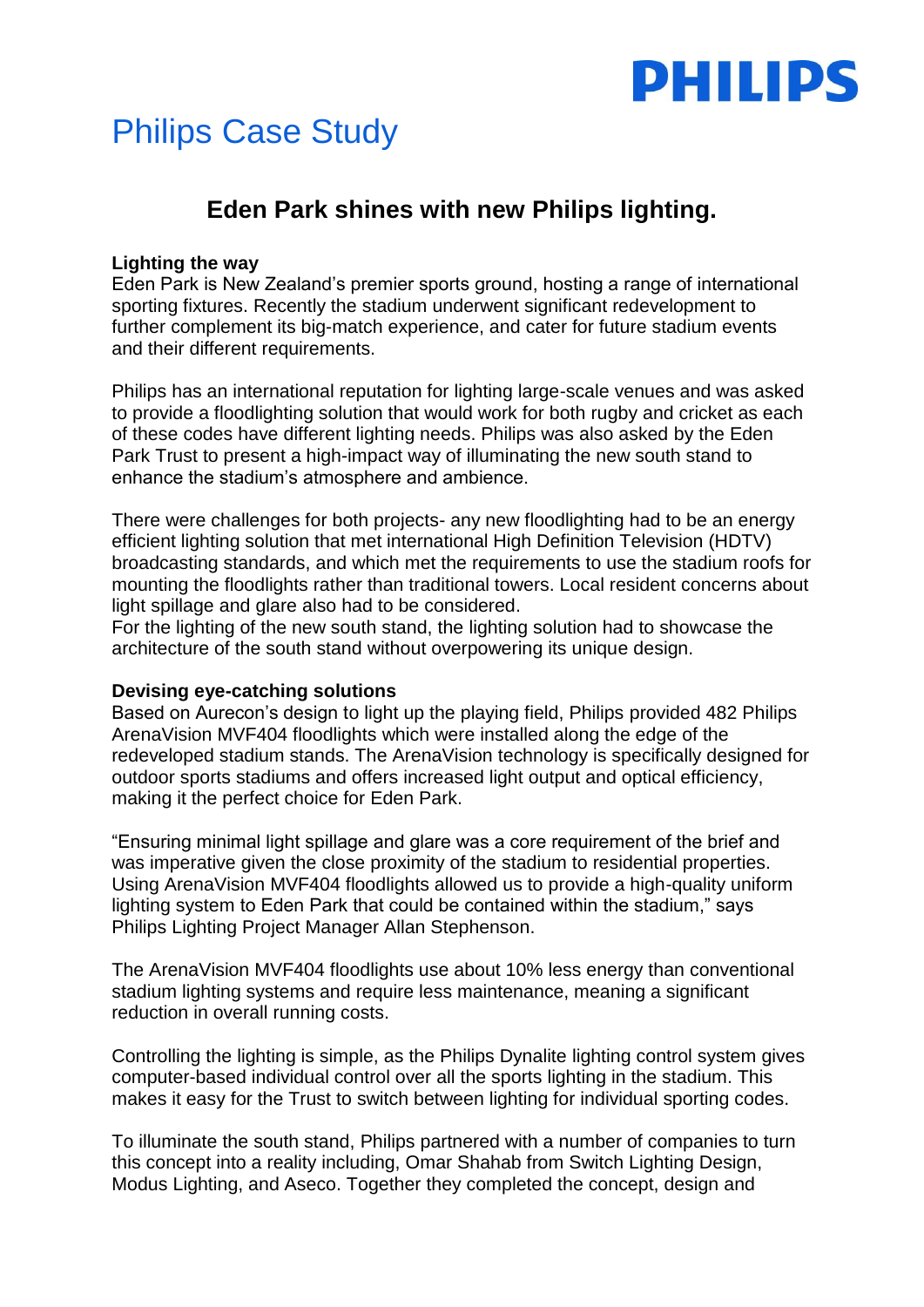installation. For the solution, Philips used twenty four ColorReach Powercore LED floodlights. LEDs are a highly efficient solution as they provide superior quality light while using minimal energy. Each colour LED only uses 280 watts at full output, while in comparison; conventional non-LED lighting would have required 1000w floodlights, using considerably more energy.

"The Philips Color Kinetics LED system offers virtually limitless options and allows Eden Park Trust to create spectacular colour change light shows, themed to each specific event." says Allan Stephenson.

The ColorReach Powercore floodlights are controlled by a Philips' iPlayer 3, which has a colour palette of over 360,000 colours to utilise, along with show authoring software that allows Eden Park Trust to create and manage light shows using fully customised effects. For the 2011 Rugby World Cup, each side of the south stand was illuminated with the two teams' colours, and the light effects were programmed to change dynamically.

### **The results**

Eden Park Trust is thrilled with the way Philips produced multiple solutions for the projects that exceeded all expectations.

"Working with Philips has been extremely rewarding, they are proactive and brought a range of design and capability expertise which added enormous value to the end result. Philips was able to go beyond what we thought was possible while staying within budget and this is testament to their professionalism and experience," says Tracy Morgan, General Manager Sales & Marketing for Eden Park Trust.

"Creating a solution for the south stand that was visually interesting was important to us, it needed to have the wow factor and Philips delivered exactly what we were looking for. The solution provides a visual spectacle for people passing by or attending the games and adds to the atmosphere."

The new lighting adds to the ambience and experience of going to Eden Park. The LED lights can be used to enhance all future events, with special lighting formulas devised for the Super 15 rugby competition.